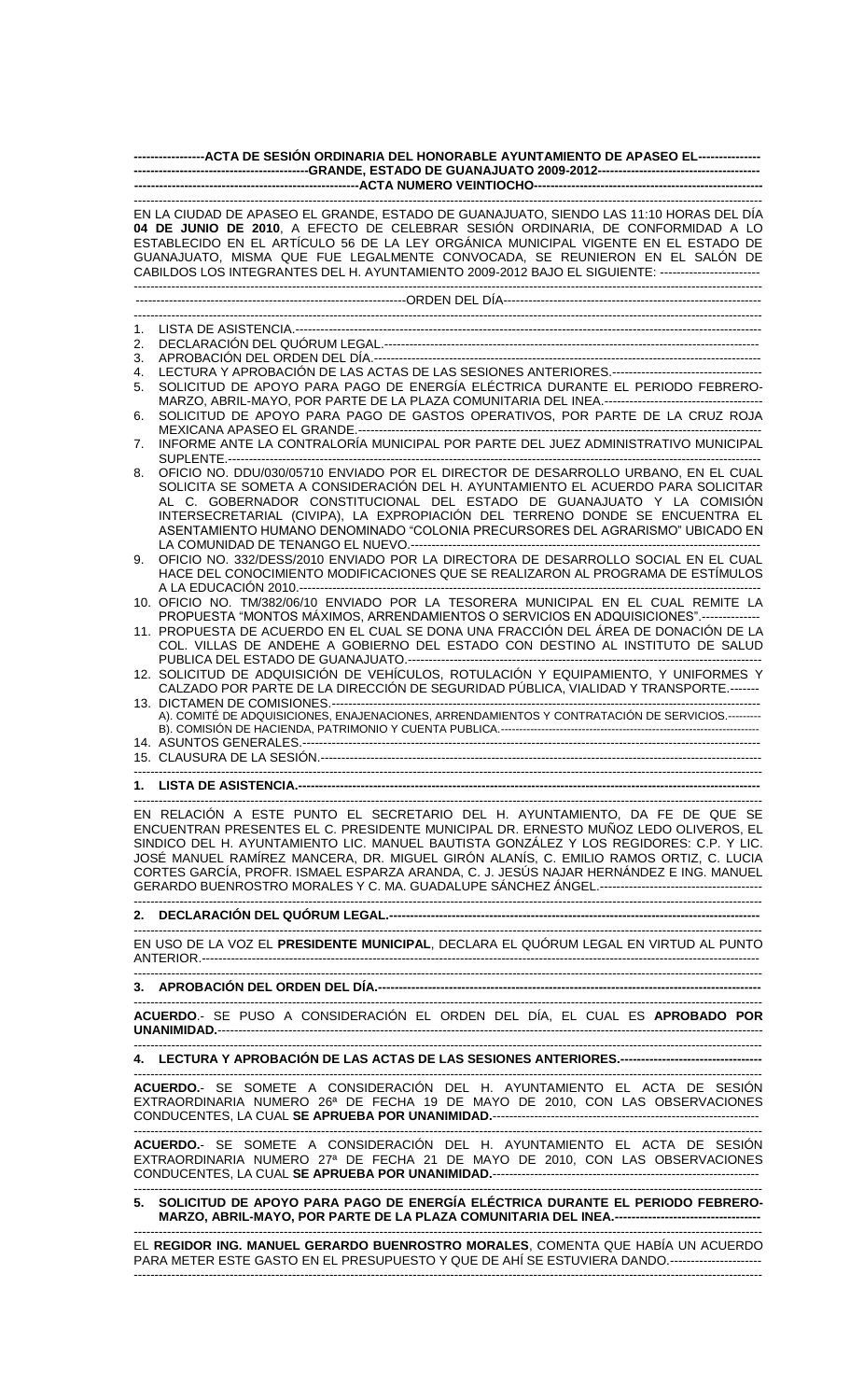EL **REGIDOR PROFR. ISMAEL ESPARZA ARANDA**, SUGIERE QUE EL APOYO SALGA POR EL RESTO DEL AÑO.-----------------------------------------------------------------------------------------------------------------------------------------------

------------------------------------------------------------------------------------------------------------------------------------------------------- **ACUERDO**.- SE AUTORIZA QUE DE LA PARTIDA NO. 5-501-001-400-402-000-000-00 AYUDAS A INSTITUCIONES SIN FINES DE LUCRO DE GOBIERNO MUNICIPAL SE TOME LA CANTIDAD DE HASTA \$ 1,700.00 (UN MIL SETECIENTOS PESOS 00/100M.N.) PARA PAGO BIMESTRAL DEL SERVICIO DE ENERGÍA ELÉCTRICA DEL INMUEBLE UBICADO EN LA CALLE MORELOS # 310, EN DONDE SE ENCUENTRA UBICADA LA PLAZA COMUNITARIA "ANTONIO PLAZA" (INEA), A PARTIR DEL MES DE FEBRERO Y HASTA EL MES DE DICIEMBRE DEL AÑO 2010. **SE APRUEBA POR UNANIMIDAD**.---------------

------------------------------------------------------------------------------------------------------------------------------------------------------- **6. SOLICITUD DE APOYO PARA PAGO DE GASTOS OPERATIVOS, POR PARTE DE LA CRUZ ROJA MEXICANA APASEO EL GRANDE --**

------------------------------------------------------------------------------------------------------------------------------------------------------- EL **REGIDOR PROFR. ISMAEL ESPARZA ARANDA**, PREGUNTA QUE ELLOS A QUIENES LES DAN INFORMACIÓN DE LOS APOYOS QUE SE LES OTORGAN.---------------------------------------------------------------------

------------------------------------------------------------------------------------------------------------------------------------------------------- EL **PRESIDENTE MUNICIPAL DR. ERNESTO MUÑOZ LEDO OLIVEROS**, RESPONDE QUE A LOS DIRECTIVOS DE CRUZ ROJA.-------------------------------------------------------------------------------------------------------------

------------------------------------------------------------------------------------------------------------------------------------------------------- EL **REGIDOR DR. MIGUEL GIRÓN ALANÍS**, PREGUNTA SI LA CRUZ ROJA APASEO EL GRANDE HA CUMPLIDO CON ENVIAR INFORMES MENSUALES A LA ADMINISTRACIÓN ASI MISMO SE LE PIDE QUE APOYE A LA COMISION DE SALUD Y ASISTENCIA SOCIAL CUANDO ESTA LO REQUIERA.-----------------------

------------------------------------------------------------------------------------------------------------------------------------------------------- LA **REGIDORA C. LUCIA CORTES GARCIA**, HACE COMENTARIO DE QUE ES POCO DINERO PARA EL SERVICIO QUE DA.---------------------------------------------------------------------------------------------------------------------------

------------------------------------------------------------------------------------------------------------------------------------------------------- **ACUERDO**.- SE APRUEBA QUE A PARTIR DEL MES DE JUNIO 2010, DE LA PARTIDA NO. 5-501-001-400- 403-000-000 DONATIVOS, SE APOYE A LA CRUZ ROJA MEXICANA APASEO EL GRANDE CON LA CANTIDAD DE \$ 10,000.00 (DIEZ MIL PESOS 00/100M.N.) MENSUALES, CON LA CONDICIONANTE DE QUE EL CONSEJO DIRECTIVO LOCAL PRESENTE UN INFORME MENSUAL Y SE APOYE A LA COMISIÓN DE SALUD Y ASISTENCIA SOCIAL CUANDO LO SOLICITEN. **SE APRUEBA POR UNANIMIDAD**.---------------------

------------------------------------------------------------------------------------------------------------------------------------------------------- **7. INFORME ANTE LA CONTRALORÍA MUNICIPAL POR PARTE DEL JUEZ ADMINISTRATIVO MUNICIPAL SUPLENTE.---**

------------------------------------------------------------------------------------------------------------------------------------------------------- EL **REGIDOR DR. MIGUEL GIRON ALANIS** PROPONE SE SIGA EL JUICIO CONTRA EL EXJUEZ MUNICIPAL PUES ES UNA PERSONA A LA QUE NO SE LE TIENE CONFIANZA.---------------------------------------------------------

------------------------------------------------------------------------------------------------------------------------------------------------------- LA **REGIDORA C. LUCIA CORTES GARCIA**, DICE QUE SI YA HABIA GANADO EL CASO ERA MEJOR REINSTALARLO.-------------------------------------------------------------------------------------------------------------------------------

------------------------------------------------------------------------------------------------------------------------------------------------------- EL **REGIDOR ING. MANUEL GERARDO BUENROSTRO MORALES** MANIFIESTA QUE SALIA MAS BARATO HACER LA REINSTALACION AHORITA QUE CONTINUAR CON LA SEGUNDA INSTANCIA YA QUE SE TIENE POSIBILIDADES DE PERDER PORQUE SE TIENEN LOS MISMOS ASESORES.-------------------------------

------------------------------------------------------------------------------------------------------------------------------------------------------- **ACUERDO**.- ESTE H. AYUNTAMIENTO 2009-2012 SE DA POR ENTERADO DEL INFORME ANTE LA CONTRALORÍA MUNICIPAL POR PARTE DEL JUEZ ADMINISTRATIVO MUNICIPAL SUPLENTE LIC. PAULO CABRERA LAZARINI. **SE APRUEBA POR UNANIMIDAD**.-----------------------------------------------------------------------

------------------------------------------------------------------------------------------------------------------------------------------------------- **8. OFICIO NO. DDU/030/05710 ENVIADO POR EL DIRECTOR DE DESARROLLO URBANO, EN EL CUAL SOLICITA SE SOMETA A CONSIDERACIÓN DEL H. AYUNTAMIENTO EL ACUERDO PARA SOLICITAR AL C. GOBERNADOR CONSTITUCIONAL DEL ESTADO DE GUANAJUATO Y LA COMISIÓN INTERSECRETARIAL (CIVIPA), LA EXPROPIACION DEL TERRENO DONDE SE ENCUENTRA EL ASENTAMIENTO HUMANO DENOMINADO "COLONIA PRECURSORES DEL AGRARISMO" UBICADO EN LA COMUNIDAD DE TENANGO EL NUEVO.------------------------------------------------------------------------------**

------------------------------------------------------------------------------------------------------------------------------------------------------- **ACUERDO**.- SE APRUEBA SOLICITAR AL C. GOBERNADOR CONSTITUCIONAL DEL ESTADO DE GUANAJUATO Y LA COMISIÓN INTERSECRETARIAL PARA LA VIVIENDA POPULAR POR AUTOCONSTRUCCIÓN (CIVIPA), LA EXPROPIACIÓN DEL TERRENO DONDE SE ENCUENTRA EL ASENTAMIENTO HUMANO DENOMINADO "COLONIA PRECURSORES DEL AGRARISMO" UBICADO EN LA COMUNIDAD DE TENANGO EL NUEVO, AL NORESTE DE LA CABECERA MUNICIPAL DEL MUNICIPIO DE APASEO EL GRANDE, GTO. **SE APRUEBA POR UNANIMIDAD**.-------------------------------------------------------------

**9. OFICIO NO. 332/DESS/2010 ENVIADO POR LA DIRECTORA DE DESARROLLO SOCIAL EN EL CUAL HACE DEL CONOCIMIENTO MODIFICACIONES QUE SE REALIZARON AL PROGRAMA DE ESTÍMULOS A LA EDUCACIÓN 2010.-----**

-------------------------------------------------------------------------------------------------------------------------------------------------------

------------------------------------------------------------------------------------------------------------------------------------------------------- **ACUERDO**.- EN RELACIÓN AL OFICIO NO. 332/DESS/2010 ENVIADO LA DIRECTORA DE DESARROLLO SOCIAL, SE APRUEBAN LAS MODIFICACIONES QUE SE REALIZARON AL PROGRAMA DE ESTÍMULOS A LA EDUCACIÓN 2010. **SE APRUEBA POR UNANIMIDAD.**------------------------------

------------------------------------------------------------------------------------------------------------------------------------------------------- **10. OFICIO NO. TM/382/06/10 ENVIADO POR LA TESORERA MUNICIPAL EN EL CUAL REMITE LA PROPUESTA "MONTOS MÁXIMOS, ARRENDAMIENTOS O SERVICIOS EN ADQUISICIONES".------------**

------------------------------------------------------------------------------------------------------------------------------------------------------- **EL REGIDOR ING. MANUEL GERARDO BUENROSTRO MORALES**, MANIFIESTA QUE SU PUNTO DE VISTA ES QUE EN EL ACTA 26 DE FECHA 19 DE MAYO SE APROBARON UNOS MONTOS MÁXIMOS, Y AHORA SE PRETENDE MODIFICAR ESE ACUERDO Y OPINA QUE CON ESTE CAMBIO SE ESTA HACIENDO A UN LADO AL COMITÉ DE ADQUISICIONES Y NO ESTA DE ACUERDO.--------------------------------- -------------------------------------------------------------------------------------------------------------------------------------------------------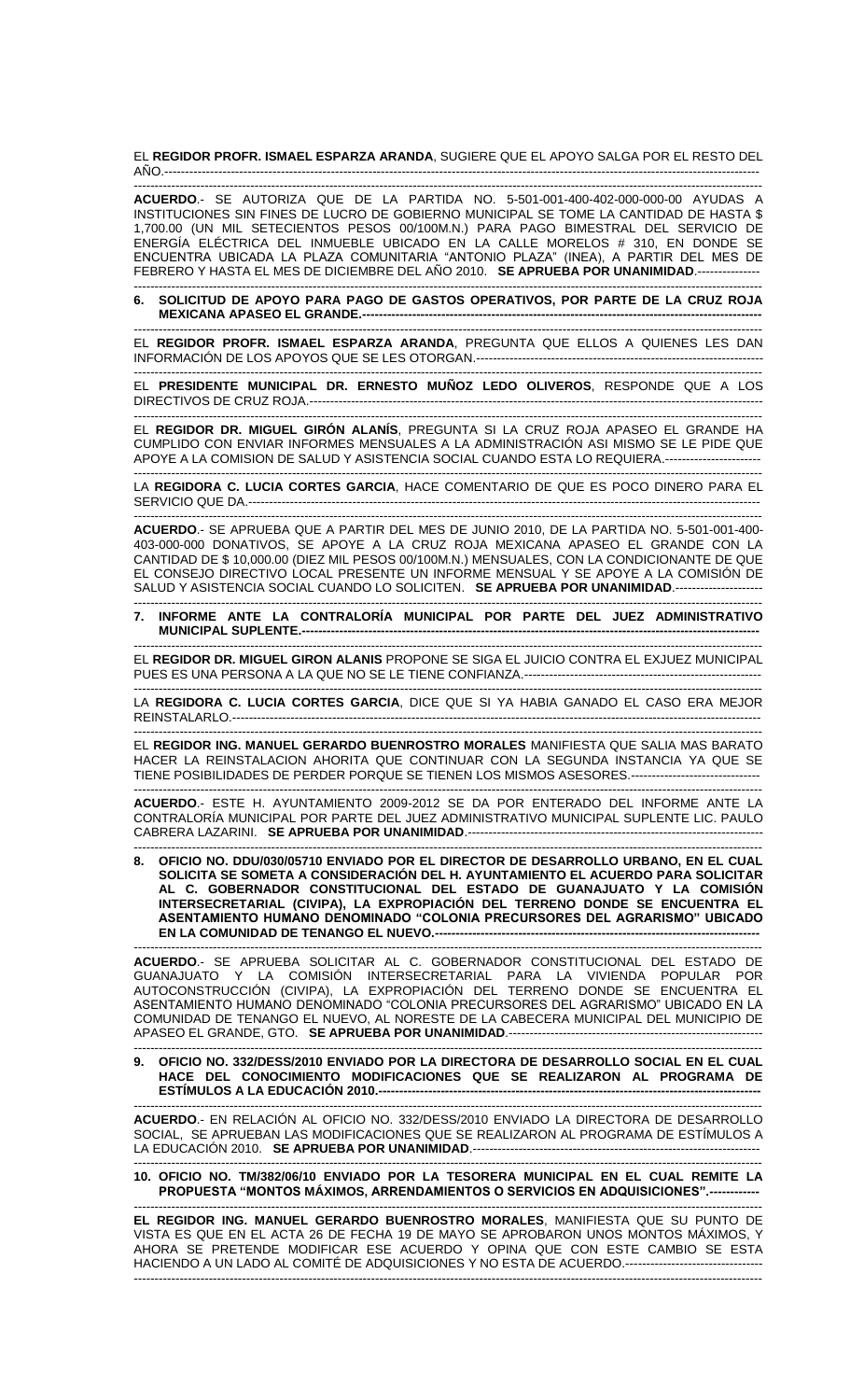LA **TESORERA MUNICIPAL C.P. MA. DOLORES CRUZ RIVERA**, SEÑALA QUE ESTA SOLICITUD ES EN VIRTUD A QUE LO SUGIEREN LOS AUDITORES DEL ÓRGANO FISCALIZADOR PUES SOMOS EL ÚNICO MUNICIPIO QUE MANEJA MONTOS TAN BAJOS.----------------------------------------------------------------------------------

------------------------------------------------------------------------------------------------------------------------------------------------------- EL **PRESIDENTE MUNICIPAL DR. ERNESTO MUÑOZ LEDO OLIVEROS**, MENCIONA QUE LA PROPUESTA A EL SE LE HACE MAS FACTIBLE PUES LOS TIEMPOS HAN CAMBIADO, Y CON SOLICITUD SE VAN AGILIZAR LOS TRAMITES CON TODA LA TRANSPARENCIA DEBIDA Y COMENTA QUE EN LOS TRES PRIMEROS MESES AUDITADOS AL MUNICIPIO POR EL ÓRGANO DE FISCALIZACIÓN SUPERIOR NO TIENEN OBSERVACIONES Y ACLARA QUE RESPETA TODAS LAS OPINIONES PERO EL PIENSA ESTO VA A QUITAR MUCHA BUROCRACIA.------------------------------------------------------------------------------------------------------

------------------------------------------------------------------------------------------------------------------------------------------------------- **ACUERDO**.- SE REVOCA EL ACUERDO TOMADO EN LA 26ª SESIÓN ORDINARIA DE FECHA 19 DE MAYO DE 2010 EN EL CUAL A LA LETRA DICE "SE APRUEBA LA PROPUESTA DE MONTOS MÁXIMOS, ARRENDAMIENTOS O SERVICIOS EN ADQUISICIONES PRESENTADA POR LA TESORERÍA MUNICIPAL EN SU OFICIO NO. TM/318/05/10". **SE APRUEBA CON 6 VOTOS A FAVOR** Y 4 EN CONTRA DE LOS REGIDORES C. LUCIA CORTES GARCÍA, PROFR. ISMAEL ESPARZA ARANDA, C. J. JESÚS NAJAR HERNÁNDEZ E ING. MANUEL GERARDO BUENROSTRO MORALES.--------------

------------------------------------------------------------------------------------------------------------------------------------------------------- EL **REGIDOR ING. MANUEL GERARDO BUENROSTRO MORALES**, HACE MENCIÓN DE QUE NO VIENE EN EL ORDEN DEL DÍA REVOCACIÓN DEL ACUERDO ANTERIOR.--------------------------------------------------------------

------------------------------------------------------------------------------------------------------------------------------------------------------- **ACUERDO**.- SE APRUEBA LA PROPUESTA DE MONTOS MÁXIMOS, ARRENDAMIENTOS O SERVICIOS EN ADQUISICIONES" PRESENTADA POR LA TESORERÍA MUNICIPAL EN SU OFICIO NO. TM/382/06/10. **SE APRUEBA CON 6 VOTOS** A FAVOR Y 4 EN CONTRA DE LOS REGIDORES C. LUCIA CORTES GARCÍA, PROFR. ISMAEL ESPARZA ARANDA, C. J. JESÚS NAJAR HERNÁNDEZ E ING. MANUEL GERARDO BUENROSTRO MORALES.-----------------------------------------------------------------------------------------------------------------

------------------------------------------------------------------------------------------------------------------------------------------------------- **MONTOS MÁXIMOS, ARRENDAMIENTOS O SERVICIOS EN ADQUISICIONES**

PARA LOS EFECTOS DEL ARTICULO 15 DEL REGLAMENTO DE ADQUISICIONES, ENAJENACIONES, ARRENDAMIENTOS Y CONTRATACIÓN DE SERVICIOS DEL SECTOR PUBLICO EN EL MUNICIPIO DE APASEO EL GRANDE, GUANAJUATO, LOS MONTOS MÁXIMOS DE LAS ADQUISICIONES, ARRENDAMIENTOS O SERVICIOS RELACIONADOS CON BIENES MUEBLES E INMUEBLES, PARA LAS DEPENDENCIAS Y ENTIDADES DE LA ADMINISTRACIÓN MUNICIPAL, SERÁN LOS SIGUIENTES:

| <b>PROCEDIMIENTO</b>                | DE             | <b>HASTA</b>       |  |
|-------------------------------------|----------------|--------------------|--|
| A). ADJUDICACIÓN DIRECTA            | \$0.01         | \$15,000.00        |  |
| ADJUDICACIÓN DIRECTA<br>B).<br>CON  | \$15,000.01    | \$50,000.00        |  |
| COTIZACIÓN DE TRES PROVEEDORES.     |                |                    |  |
| ADJUDICACIÓN DIRECTA,<br>C).<br>CON | \$50,000.01    | \$1'200.000.00     |  |
| COTIZACIÓN DE TRES PROVEEDORES EN   |                |                    |  |
| COMITÉ DE ADQUISICIONES.            |                |                    |  |
| F) LICITACIÓN RESTRINGIDA.          | \$1'200.001.00 | \$3'599,999.99     |  |
| E) LICITACIÓN PUBLICA               | \$3'600.000.00 | <b>EN ADELANTE</b> |  |

LOS MONTOS ESTABLECIDOS DEBERAN CONSIDERARSE SIN INCLUIR EL IMPORTE DEL IVA (IMPUESTO AL VALOR AGREGADO.

------------------------------------------------------------------------------------------------------------------------------------------------------- EL **REGIDOR ING. MANUEL GERARDO BUENROSTRO MORALES**, MANIFIESTA QUE EL HECHO DE QUE NO SE TUVO LA VOTACIÓN REQUERIDA PARA REVOCAR EL ACUERDO ANTERIOR, EL SEGUNDO ACUERDO NO ES VALIDO.----------------------------------------------------------------------------------------------------------------- -------------------------------------------------------------------------------------------------------------------------------------------------------

LA **REGIDORA C. LUCIA CORTES GARCÍA**, DICE QUE DE POR SI HAY MUCHAS COSAS QUE NO PASAN ASÍ MENOS VAN A PASAR AL COMITÉ DE ADQUISICIONES.---------------------------------

------------------------------------------------------------------------------------------------------------------------------------------------------- **11. PROPUESTA DE ACUERDO EN EL CUAL SE DONA UNA FRACCIÓN DEL ÁREA DE DONACIÓN DE LA COL. VILLAS DE ANDEHE A GOBIERNO DEL ESTADO CON DESTINO AL INSTITUTO DE SALUD PUBLICA DEL ESTADO DE GUANAJUATO.---**

-------------------------------------------------------------------------------------------------------------------------------------------------------

**-------------------------------------------------------------------ACUERDO: ------------------------------------------------------------------- PRIMERO**.- SE DESAFECTA UNA FRACCIÓN DEL BIEN INMUEBLE UBICADO EN LA COLONIA "VILLAS DE ANDEHE", EL CUAL CUENTA CON SUPERFICIE DE 500 M2, CON LAS SIGUIENTES MEDIDAS Y COLINDANCIAS:

------------------------------------------------------------------------------------------------------------------------------------------------------- AL NORESTE: 32.00 M CON RESTO DEL ÁREA DE DONACIÓN. SUROESTE: 32.00 M CON CALLE AMECHE; AL NOROESTE: 15.63 M CON CALLE XOCOQUI: Y AL SURESTE: 15.63 M CON CALLE IXTLA.

------------------------------------------------------------------------------------------------------------------------------------------------------- LA PROPIEDAD DEL INMUEBLE QUE SE DESAFECTA SE ACREDITA CON LA ESCRITURA PUBLICA NUMERO 28,881, TOMO NUMERO 430 EXPEDIDA POR LA NOTARIA PUBLICA NUMERO 3 DE LA CIUDAD DE CELAYA, GTO., A CARGO DEL LIC. ENRIQUE JIMÉNEZ LEMUS DE FECHA 21 DE NOVIEMBRE DE 2002.

------------------------------------------------------------------------------------------------------------------------------------------------------- **SEGUNDO**.- SE DONA EL BIEN INMUEBLE REFERIDO EN EL PUNTO PRIMERO DEL PRESENTE ACUERDO A FAVOR DEL GOBIERNO DEL ESTADO CON DESTINO AL INSTITUTO DE SALUD PUBLICA DEL ESTADO DE GUANAJUATO (ISAPEG), CON EL OBJETO DE LA CONSTRUCCIÓN DE UN MODULO DE ATENCIÓN Y ORIENTACIÓN DEL INSTITUTO DE SALUD PUBLICA DEL ESTADO DE GUANAJUATO.

------------------------------------------------------------------------------------------------------------------------------------------------------- **TERCERO**.- DE NO DESTINARSE EL BIEN INMUEBLE PARA LA FINALIDAD CITADA EN SUPRALINEAS PROCEDERÁ LA REVERSIÓN DE LA DONACIÓN TAL Y COMO LO ESTABLECE EL ARTICULO 177 A DE LA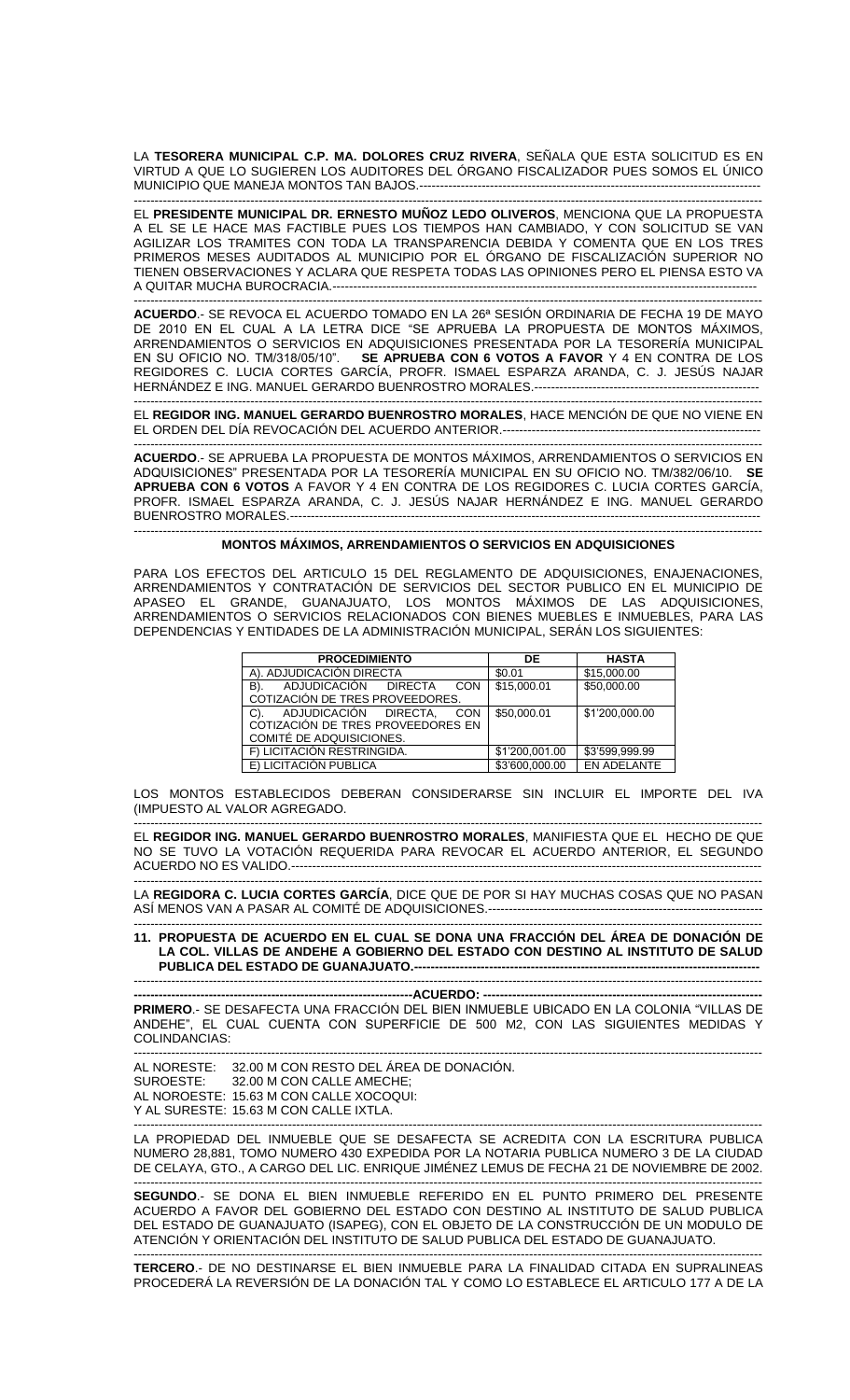LEY ORGÁNICA MUNICIPAL, SUJETÁNDOSE PARA ELLO AL PROCEDIMIENTO ESTABLECIDO EN EL DIVERSO NUMERAL 177 B DE LA LEY CITADA EN EL ULTIMO TERMINO.

------------------------------------------------------------------------------------------------------------------------------------------------------- **CUARTO**.- EL BIEN INMUEBLE OBJETO DE LA DONACIÓN DEBERÁ DARSE DE BAJA DEL PADRÓN INMOBILIARIO AL QUE HACE MENCIÓN EL CARDINAL 185 DE LA LEY EN CITA, ORDENÁNDOSE ADEMÁS SE DE VISTA A LA TESORERÍA MUNICIPAL CON LA FINALIDAD DE QUE SE PROCEDA EN LOS TÉRMINOS DEL CITADO ARTICULO.

------------------------------------------------------------------------------------------------------------------------------------------------------- CON FUNDAMENTO EN EL ARTICULO 70 DE LA LEY ORGÁNICA MUNICIPAL FRACCIONES I Y VI, 185 DE LA LEY ORGÁNICA MUNICIPAL, ORDENO LA PUBLICACIÓN DEL PRESENTE ACUERDO EN EL PERIÓDICO OFICIAL DEL GOBIERNO DEL ESTADO.

------------------------------------------------------------------------------------------------------------------------------------------------------- **SE APRUEBA POR UNANIMIDAD**.-------------------------------------------------------------------------------------------------------

------------------------------------------------------------------------------------------------------------------------------------------------------- **12. SOLICITUD DE ADQUISICIÓN DE VEHÍCULOS, ROTULACIÓN Y EQUIPAMIENTO, Y UNIFORMES Y CALZADO POR PARTE DE LA DIRECCIÓN DE SEGURIDAD PÚBLICA, VIALIDAD Y TRANSPORTE.-----**

------------------------------------------------------------------------------------------------------------------------------------------------------- EL **SÍNDICO DEL H. AYUNTAMIENTO LIC. MANUEL BAUTISTA GONZÁLEZ**, HACE EL COMENTARIO DE QUE INDEPENDIENTEMENTE DE LAS DIFERENCIAS QUE TENGAMOS COMO AYUNTAMIENTO, DEBE DE ESTAR POR ENCIMA DE TODO LA SEGURIDAD DEL MUNICIPIO, Y LAS DECISIONES QUE TOMEMOS DEBE DE SER PENSANDO EN EL BIENESTAR DEL LOS HABITANTES DEL MUNICIPIO.----------------------------

------------------------------------------------------------------------------------------------------------------------------------------------------- EL **DIRECTOR DE SEGURIDAD PUBLICA, VIALIDAD Y TRANSPORTE, P.J. J. JESÚS SALGADO MARTÍNEZ** EXPLICA SOBRE LO SOLICITADO EN EL PUNTO.-----------------------------------------------------------------

-------------------------------------------------------------------------------------------------------------------------------------------------------

EL **PRESIDENTE MUNICIPAL DR. ERNESTO MUÑOZ LEDO OLIVEROS**, MANIFIESTA QUE ES UNA RESPUESTA A LA CIUDADANÍA PARA DAR RAPIDEZ A LAS SOLICITUDES QUE MANIFIESTAN SOBRE LA INSEGURIDAD QUE HAY EN EL MUNICIPIO Y PARA OPTIMIZAR LA RESPUESTA A LAS PETICIONES DE LA CIUDADANIA.-------------------------------------------------------------------------------------------------------------------------------

EL **REGIDOR PROFR. ISMAEL ESPARZA ARANDA**, DICE QUE TAMBIÉN SE TIENEN QUE VER COMPROMETIDOS A CUMPLIR CON MAS EFICIENCIA SU TRABAJO.-----------------------------------------------------

------------------------------------------------------------------------------------------------------------------------------------------------------- EL **REGIDOR C. J. JESÚS NAJAR HERNÁNDEZ**, OPINA QUE EN UNA PRÓXIMA MODIFICACIÓN SE APRUEBE UN RECURSO PARA QUE TENGAN OTRO UNIFORME Y SE VEA LA POSIBILIDAD DE QUE CADA MEDIO AÑO SE ESTÉN UNIFORMANDO.------------------------------------------------------------------------------------

------------------------------------------------------------------------------------------------------------------------------------------------------- LA **REGIDORA C. LUCIA CORTES GARCÍA**, DICE QUE ES IMPORTANTE SEGUIR EN CONSTANTE CAPACITACIÓN LOS POLICÍAS Y TRÁNSITOS, PORQUE HAY MUCHAS QUEJAS DE SU COMPORTAMIENTO HACIA LOS CIUDADANOS.-----------------------------------------------------------------------------------

------------------------------------------------------------------------------------------------------------------------------------------------------- EL **REGIDOR ING. MANUEL GERARDO BUENROSTRO MORALES**, MANIFIESTA QUE ESTA DE ACUERDO EN QUE HAYA MAS PATRULLAS, UNIFORMES ETC. PERO SU ÚNICA ACLARACIÓN ES QUE HAY QUE CUIDAR LAS FORMAS Y DICE QUE NO SE INTERPRETE QUE ESTA EN CONTRA DE LA SEGURIDAD DEL MUNICIPIO.--------------------------------------------------------------------------------------------------------------------------------------

------------------------------------------------------------------------------------------------------------------------------------------------------- EL **PRESIDENTE MUNICIPAL DR. ERNESTO MUÑOZ LEDO OLIVEROS** OPINA QUE ES UN BIEN SOCIAL AL CIEN POR CIENTO.-----------------------------------------------------------------------------------------------------------------------

------------------------------------------------------------------------------------------------------------------------------------------------------- **ACUERDO**.- SE APRUEBA QUE LA SOLICITUD DE ADQUISICIÓN DE VEHÍCULOS, ROTULACIÓN Y EQUIPAMIENTO, Y UNIFORMES Y CALZADO POR PARTE DE LA DIRECCIÓN DE SEGURIDAD PÚBLICA, VIALIDAD Y TRANSPORTE, PASE AL COMITÉ DE ADQUISICIONES, ENAJENACIONES, ARRENDAMIENTOS Y CONTRATACIÓN DE SERVICIOS PARA SU ANÁLISIS Y POSTERIOR APROBACIÓN EN UNA SESIÓN EXTRAORDINARIA. **SE APRUEBA POR UNANIMIDAD**.------------------------------------------------

------------------------------------------------------------------------------------------------------------------------------------------------------- **13. DICTAMEN DE COMISIONES.---A). COMITÉ DE ADQUISICIONES, ENAJENACIONES, ARRENDAMIENTOS Y CONTRATACIÓN DE SERVICIOS.-------- B). COMISIÓN DE HACIENDA, PATRIMONIO Y CUENTA PUBLICA.---------------------------------------------------------------------**

------------------------------------------------------------------------------------------------------------------------------------------------------- **A). COMITÉ DE ADQUISICIONES, ENAJENACIONES, ARRENDAMIENTOS Y CONTRATACIÓN DE SERVICIOS.--------------------------------------------------------------------------------------------------------------------------------------**

------------------------------------------------------------------------------------------------------------------------------------------------------- **1**.- EL **SECRETARIO DEL H. AYUNTAMIENTO LIC. JUAN ANTONIO GARCÍA OLIVEROS**, DA LECTURA AL ACTA NO. 15ª DE FECHA 25 DE MAYO DE 2010, DEL COMITÉ DE ADQUISICIONES, ENAJENACIONES, ARRENDAMIENTOS Y CONTRATACIÓN DE SERVICIOS DEL MUNICIPIO DE APASEO EL GRANDE, GTO., EN LAS CUALES SE APROBARON LOS SIGUIENTES ACUERDOS: **15.I** ANALIZADAS Y DISCUTIDAS LAS COTIZACIONES PRESENTADAS, ÉSTE COMITÉ APRUEBA POR MAYORÍA DE VOTOS AUTORIZAR A LA DIRECCIÓN DE DESARROLLO RURAL A ADQUIRIR CON EL PROVEEDOR *MATERIALES APATZEO, S.A. DE C.V*., REPRESENTADO POR EL C. RODRIGO CHÁVEZ RODRÍGUEZ, 188 PAQUETES QUE CONTIENE LO SIGUIENTE: 1880 (MIL OCHOCIENTAS OCHENTA) LÁMINAS GALVANIZADAS ZINTROALUM CAL 26, 1.10 X 2.44 MT A UN COSTO UNITARIO DE \$ 219.82 (DOSCIENTOS DIECINUEVE PESOS 82/100 MN) DANDO UN TOTAL DE \$ 413,261.60 (CUATROCIENTOS TRECE MIL DOSCIENTOS SESENTA Y UN PESOS 60/100 MN), 564 (QUINIENTOS SESENTA Y CUATRO) MONTENES 3" X 6 MT CAL 14 A UN COSTO UNITARIO DE \$ 220.31 (DOSCIENTOS VEINTE PESOS 31/100 MN), DANDO UN TOTAL DE \$ 124,254.84 (CIENTO VEINTICUATRO MIL DOSCIENTOS CINCUENTA Y CUATRO PESOS 84/100 MN) Y 18,800 (DIECIOCHO MIL OCHOCIENTAS) PIJAS PUNTA BROCA HEXAGONAL 1" X ¼ A UN COSTO POR CIENTO DE \$ 54.50 (CINCUENTA Y CUATRO PESOS 50/100 MN) DANDO UN TOTAL DE \$ 10,246.00 (DIEZ MIL DOSCIENTOS CUARENTA Y SEIS PESOS 00/100 MN), **DANDO UN TOTAL DE LA COMPRA DE \$ 547,762.44 (QUINIENTOS CUARENTA Y SIETE MIL SETECIENTOS SESENTA Y DOS PESOS 44/100 MN) IVA INCLUIDO.** PARA CUBRIR EL PAGO DE ESTA ADQUISICIÓN SE TOMARÁ DEL RECURSO ASIGNADO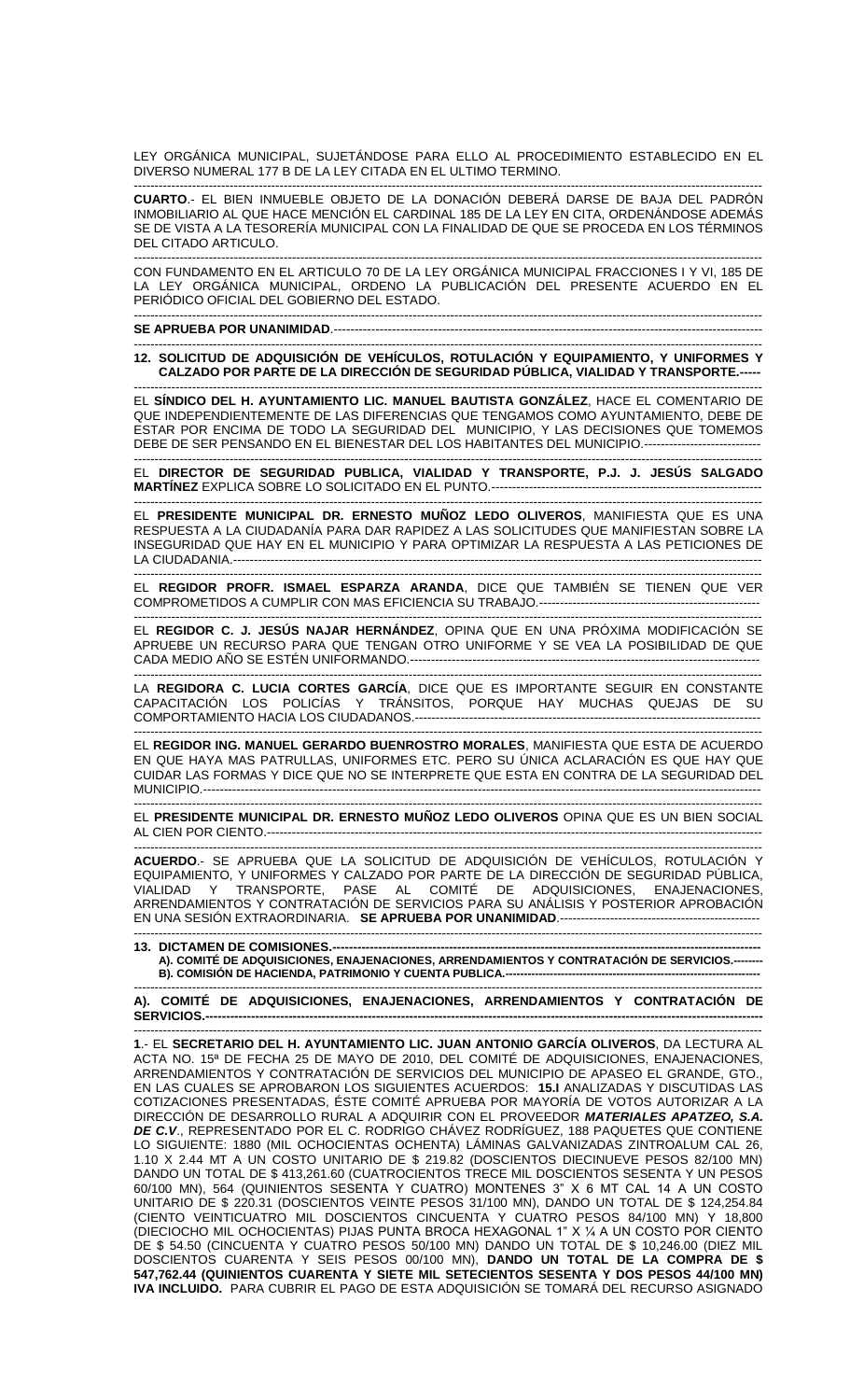AL PROGRAMA "TECHO DIGNO 2010", RAMO XXXIII, PARTIDA 5-504-008-514-600-016-001-00 Y PARA CONTROL DE PRESUPUESTO PROGRAMÁTICO CARGARÁ AL PROGRAMA 3, PROYECTO 1, META 1. **15.II** ANALIZADAS Y DISCUTIDAS LAS COTIZACIONES PRESENTADAS, ÉSTE COMITÉ APRUEBA POR UNANIMIDAD AUTORIZAR A LA TESORERÍA MUNICIPAL A ADQUIRIR CON EL CONSULTOR DENOMINADO *COMPUTACIÓN APLICADA AL DESARROLLO, S.A. DE C.V.* REPRESENTADA POR EL C. ALEJANDRO ROMÁN REYES VÁZQUEZ 1 (UNO) SISTEMA INTEGRAL CAD QUE INCLUYE LOS SIGUIENTES MÓDULOS:

- CONTABILIDAD
- **CHEQUES**
- NÓMINA
- PROYETCAD PARA REPORTE DEL GASTO PROGRAMÁTICO
- SISTEMA DE IMPUESTO PREDIAL Y CATASTRO
- SISTEMA DE CARTOGRAFÍA Y CAPACITACIÓN
- DESARROLLO URBANO
- OBRAS PÚBLICAS
- FISCALIZACIÓN
- **MERCADOS**
- **VIALIDAD**
- COMPRAS
- **APOYOS**
- SEGURIDAD
- **RESGUARDOS**
- AGUA POTABLE
- TRASPASO DE INFORMACIÓN Y ADECUACIONES
- SISTEMA DE VENTANILLA UNICA (uniCAD)
- LOS SISTEMAS TAMBIÉN INCLUYEN LAS ÁREAS DENOMINADAS PARAMUNICIPALES (DIF, AGUA POTABLE, CASA DE CULTURA Y COMUDAJ)

**CON UN COSTO TOTAL DE LA ADQUISICIÓN DE \$ 440,800.00 (CUATROCIENTOS CUARENTA MIL OCHOCIENTOS PESOS 00/100 MN) IVA INCLUIDO.** PARA CUBRIR EL PAGO DE ESTA ADQUISICIÓN SE TOMARÁ DE LA CUENTA PÚBLICA, PARTIDA 5-503-001-300-312-000-000 DENOMINADA SERVICIOS DE INFORMÁTICA Y PARA CONTROL DE PRESUPUESTO PROGRAMÁTICO CARGARÁ AL PROGRAMA 2, PROYECTO 2, META 2., ACTA QUE SE ANEXA AL APÉNDICE DE LA PRESENTE SESIÓN.-------

------------------------------------------------------------------------------------------------------------------------------------------------------- **ACUERDO.**- SE APRUEBAN LOS ACUERDOS TOMADOS EN EL ACTA NO. 15ª DE FECHA 25 DE MAYO DE 2010, DEL COMITÉ DE ADQUISICIONES, ENAJENACIONES, ARRENDAMIENTOS Y CONTRATACIÓN DE SERVICIOS DEL MUNICIPIO DE APASEO EL GRANDE, GTO. **SE APRUEBA POR UNANIMIDAD.**---------------

## ------------------------------------------------------------------------------------------------------------------------------------------------------- **B). COMISIÓN DE HACIENDA, PATRIMONIO Y CUENTA PUBLICA.---**

------------------------------------------------------------------------------------------------------------------------------------------------------- **1**.- EL **SECRETARIO DEL H. AYUNTAMIENTO LIC. JUAN ANTONIO GARCÍA OLIVEROS**, DA LECTURA A LOS DICTAMENES NO. CHPyCP/02/05/10 Y CHPyCP/03/05/10 DE LA COMISION DE HACIENDA, PATRIMONIO Y CUENTA PUBLICA, RELATIVO A: 1. INFORME DE LA CONTRALORÍA MUNICIPAL DE FECHA 11 DE AGOSTO A 10 DE OCTUBRE DE 2009, 2. OFICIO NO. 048/DIR/2009 ENVIADO POR LA DIRECTORA DEL SISTEMA DIF MUNICIPAL EN EL CUAL INFORMA QUE EL PARQUE INFANTIL CUENTA CON UNA PARTE DE TERRENO PARA SER UTILIZADA COMO ESTACIONAMIENTO, 3. OFICIO NO. T.M./65/09 ENVIADO POR LA TESORERÍA MUNICIPAL EN EL CUAL SOLICITA AUTORIZACIÓN DE DISPOSICIONES ADMINISTRATIVAS, 4. RELATIVO AL OFICIO NO. CC-325-09 ENVIADO POR EL DIRECTOR DE LA CASA DE LA CULTURA, "POETA ANTONIO PLAZA" EN LO RELATIVO A SU SOLICITUD DE SER INSCRITO EN LOS SERVICIOS MÉDICOS DEL INSTITUTO MEXICANO DEL SEGURO SOCIAL (IMSS)., 5. OFICIO ENVIADO POR EL LIC. ERNESTO TIERRABLANCA MÉNDEZ, RELACIONADO AL JUICIO ORDINARIO CIVIL, NULIDAD DE JUICIO CONCLUIDO Y ACCIÓN REINVINDICATORIA Y LA NULIDAD DEL CONTRATO DE COMPRA-VENTA, EXPEDIENTE C411/2008., 6. CONVENIO DE REGULARIZACIÓN DE LA AFILIACIÓN DE LOS TRABAJADORES AL SERVICIO DEL MUNICIPIO DE APASEO EL GRANDE, GTO., 7. PROPUESTA DE APOYOS PARA LAS FIESTAS PATRONALES, 8. RATIFICACIÓN DE ACUERDO DE FECHA 20 DE MARZO DE 2007 RELATIVO AL MANTENIMIENTO Y REFACCIONES DE MAQUINARIA PESADA, POR PARTE DEL DIRECTOR DE SERVICIOS GENERALES Y ECOLOGÍA, 9. REINTEGRO A LA SECRETARIA DE DESARROLLO SOCIAL Y HUMANO DE GUANAJUATO LA CANTIDAD DE \$ 64,147.50 QUE ES EL TOTAL DE LOS RECURSOS ESTATALES MINISTRADOS PARA LA OBRA "REMODELACIÓN DE EXPLANADA EN CENTRO COMUNITARIO OBRAJUELO, APASEO EL GRANDE", 10. ESCRITO ENVIADO POR EL DELEGADO MUNICIPAL DE SAN JOSÉ AGUA AZUL, EN EL CUAL SOLICITA APOYO ECONÓMICO DE LO RECAUDADO EN LA FIESTA PATRONAL DE LA COMUNIDAD, 11. OFICIO NO. IMIPE/190/04710 ENVIADO POR EL DIRECTOR GENERAL DE IMIPE EN EL CUAL SOLICITA APOYO PARA PAGO DE COSTO DE DIPLOMADO Y 12. ESCRITO ENVIADO POR EL DELEGADO MUNICIPAL DE JOCOQUI EN EL CUAL SOLICITA APOYO ECONÓMICO DE LO RECAUDADO EN LA FIESTA PATRONAL DE LA COMUNIDAD, EN EL CUAL SE TOMARON LOS SIGUIENTES ACUERDOS: **PUNTO 1**.- CADA UNO DE LOS MIEMBROS DE LA COMISIÓN DE HACIENDA REVISARÁ EL INFORME DE FECHA 11 DE AGOSTO A LA FECHA 10 DE OCTUBRE DE 2009 QUE FUE ENTREGADA EN LOS PUNTOS DE SESIÓN DE AYUNTAMIENTO DE FECHA 16 DE OCTUBRE DE 2009, PARA QUE EN LA PRÓXIMA REUNIÓN DE LA COMISIÓN SE MANIFIESTEN OBSERVACIONES, DUDAS, COMENTARIOS, ETC. SE RECOMIENDA A LA TESORERÍA MUNICIPAL COORDINARSE CON LAS ÁREAS DE SECRETARÍA DEL H. AYUNTAMIENTO, FISCALIZACIÓN, PROTECCIÓN CIVIL, DESARROLLO URBANO, SEGURIDAD PÚBLICA, ETC., PARA QUE EN CONJUNTO REALICEN CADA QUIEN EL TRABAJO QUE LE CORRESPONDE PARA EL BUEN FUNCIONAMIENTO DE ESTOS ESPACIOS Y QUE PUEDAN DAR SUS SERVICIOS CON SUS RESPECTIVOS PERMISOS EXPEDIDOS POR CADA UNA DE LAS ÁREAS INVOLUCRADAS. **PUNTO 2**.- EN VISTA DE QUE YA SE TIENE EN LA ACTUALIDAD UN ESTACIONAMIENTO PARA EL PARQUE VEHICULAR TANTO DE PRESIDENCIA COMO DE FUNCIONARIOS UBICADO EN LA CALLE DE OBREGÓN, YA NO ES NECESARIO QUE PRESIDENCIA UTILICE EL ESTACIONAMIENTO QUE LE DA EN COMODATO AL DIF. **PUNTO 3**.- SE APRUEBAN LOS CRITERIOS DE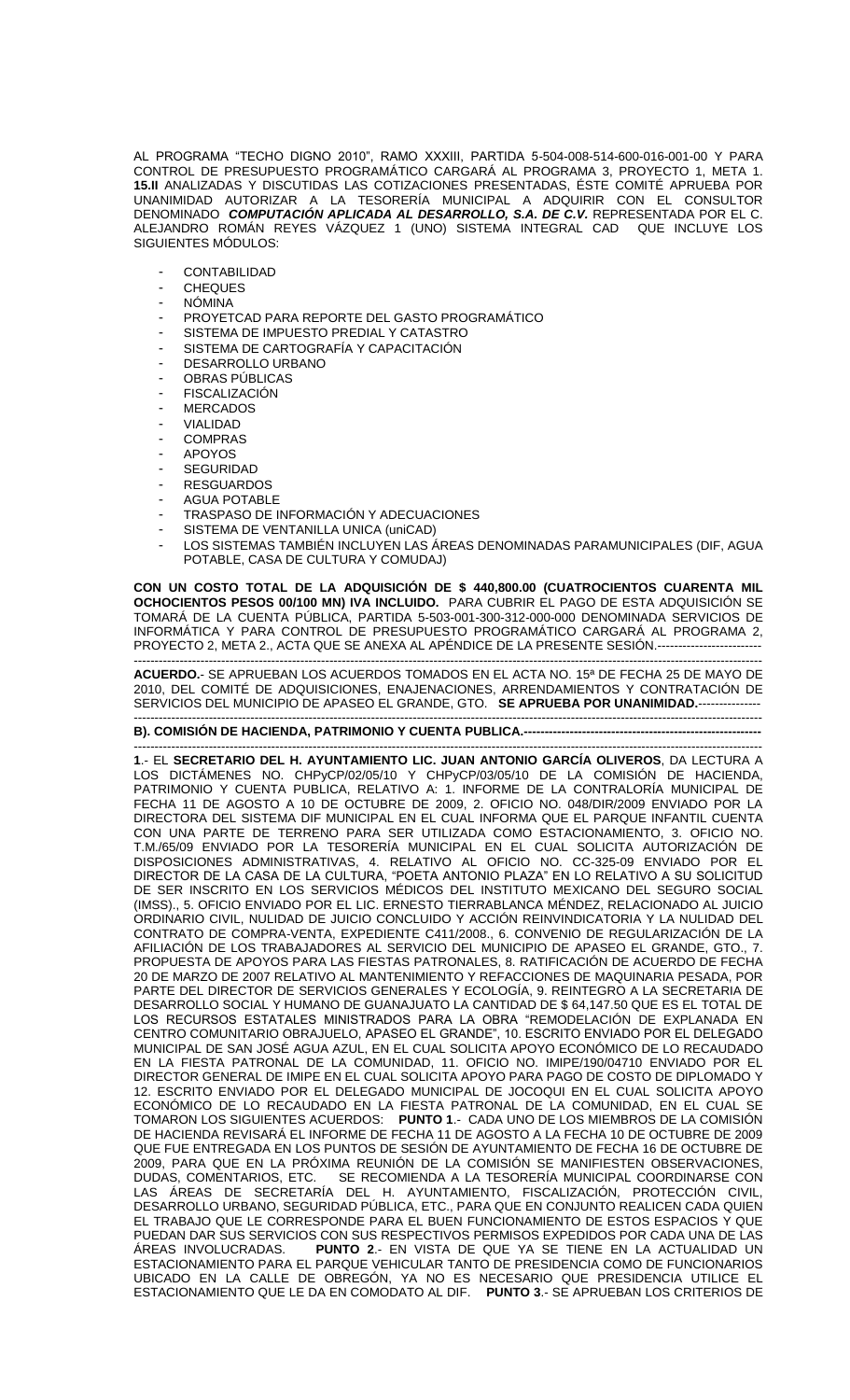RACIONALIDAD, AUSTERIDAD Y DISCIPLINA PRESUPUESTAL, EJERCICIO FISCAL DE 2010, ASÍ COMO LAS DISPOSICIONES ADMINISTRATIVAS EN MATERIA DE INGRESOS CONTENIDAS EN EL OFICIO NO. TM/65/09. SE APRUEBA POR UNANIMIDAD. **PUNTO 4**.- CONFORME A LA REVISIÓN QUE SE HACE DEL PRESUPUESTO DE INGRESOS Y EGRESOS PARA EL AÑO 2010 SE OBSERVA LO SIGUIENTE: EN EL PRESUPUESTO CORRESPONDIENTE A CASA DE LA CULTURA SE ELIMINA EL CONCEPTO DE GASTOS MÉDICOS MAYORES CORRESPONDIENTES AL DIRECTOR Y SE AMPLIÓ EL PRESUPUESTO EN LA PARTIDA DE CUOTAS AL IMSS EN DONDE SE INCLUYE EL DIRECTOR, QUEDANDO ESTE ASUNTO RESUELTO. **PUNTO 5**, EL LIC. MANUEL BAUTISTA GONZÁLEZ PROPORCIONARÁ LA INFORMACIÓN RELATIVA A ESTE ASUNTO PARA LA PRÓXIMA SEMANA. NOS DAMOS POR ENTERADOS DEL INFORME Y LA RECOMENDACIÓN ES QUE SE INVESTIGUE MAS A FONDO EL ASUNTO DESDE LA COMPRA VENTA<br>DEL TERRENO. 2000 **PUNTO 6.** - SE SOLICITARÁ MAYOR INFORMACIÓN. SE SEGUIRÁ SOLICITANDO PUNTO 6.- SE SOLICITARÁ MAYOR INFORMACIÓN. MAYOR INFORMACIÓN AL RESPECTO. **PUNTO 10**.- SE SOLICITARÁ UN INFORME POR ESCRITO A LA TESORERÍA MUNICIPAL SI HUBO INGRESOS Y QUE TIPO DE INGRESOS, POR CONCEPTO DE JARIPEO, BAILE, JUEGOS, AMBULANTAJE, ETC., PARA QUE SE VEA EN LA PRÓXIMA REUNIÓN. ESTA COMISIÓN DETERMINA SE OTORGUE UNA GRATIFICACIÓN POR LA CANTIDAD DE \$ 1,000.00 (MIL PESOS 00/100 MN) AL DELEGADO DE LA COMUNIDAD DE SAN JOSÉ AGUA AZUL POR CONCEPTO DE SERVICIOS<br>PRESTADOS DURANTE TRES AÑOS, MANEJÁNDOSE A TRAVÉS DE GOBIERNO MUNICIPAL. PUNTO PRESTADOS DURANTE TRES AÑOS, MANEJÁNDOSE A TRAVÉS DE GOBIERNO MUNICIPAL. **11**.- A) UNA VEZ REVISADO EL PRESUPUESTO SE VE QUE YA ESTÁN LAS PARTIDAS MODIFICADAS. B) SOLICITARLE A LA DIRECCIÓN DE DESARROLLO URBANO, OBRAS PÚBLICAS Y CATASTRO ENVÍE LA PROPUESTA DE SUS GENTES PARA ASISTIR, EN BASE A LOS INCREMENTOS PRESUPUESTADOS QUE SEGÚN LOS OFICIOS RECIBIDOS; DE PARTE DE LA DIRECCIÓN DE DESARROLLO URBANO ASISTIRÁ EL C. J. JESÚS TRINIDAD QUIROZ HERNÁNDEZ Y EL ARQ. JOAQUÍN DE LA CRUZ ÁVILA; DE LA DIRECCIÓN DE OBRAS PÚBLICAS MUNICIPALES ASISTIRÁ EL ARQ. LUIS PRIMO RAMÍREZ Y POR INSTRUCCIONES DE LA TESORERA MUNICIPAL, POR ESTA OCASIÓN NO ASISTIRÁ NINGUNA PERSONA DE LA SUBDIRECCIÓN DE CATASTRO, YA QUE SERÁ RESERVADO EL PRESUPUESTO ASIGNADO PARA CAPACITACIÓN PARA APLICARLO A CURSOS POSTERIORES. **PUNTO 12**.- SE SOLICITARÁ A TRAVÉS DE LA TESORERÍA MUNICIPAL QUE SE DÉ UN INFORME CONSULTANDO AL ÁREA DE FISCALIZACIÓN Y DE INGRESOS PARA CONOCER SI SE REALIZÓ COBRO EL DÍA DE LA FIESTA Y SI HUBO EL INGRESO POR CUANTO, ASÍ COMO SI SE LE DIO APOYO ECONÓMICO PARA LA REALIZACIÓN DE LA FIESTA, IGUALMENTE CONSULTAR CON SECRETARÍA SI SE LE DIO EL APOYO, EN QUE TÉRMINOS SE HIZO O A QUE ACUERDO LLEGÓ CON EL DELEGADO. SE RECOMIENDA A LA TESORERÍA MUNICIPAL QUE A FIN DE QUE EN TODAS Y CADA UNA DE LAS FIESTAS Y EVENTOS QUE SE REALICEN EN EL MUNICIPIO, SE ENVÍE AL PERSONAL DE FISCALIZACIÓN PARA LLEVAR A CABO EL CONTROL DEL COBRO DE IMPUESTOS Y EL INFORME DE LOS RESULTADOS., DICTAMEN QUE SE ANEXA AL APÉNDICE DEL ACTA DE LA PRESENTE SESIÓN.-----------------------------------------------------------------

------------------------------------------------------------------------------------------------------------------------------------------------------- **ACUERDO**.- SE APRUEBA LOS ACUERDOS TOMADOS EN LOS DICTÁMENES NO. CHPyCP/02/05/10 Y CHPyCP/03/05/10 DE LA COMISIÓN DE HACIENDA, PATRIMONIO Y CUENTA PÚBLICA DE FECHAS 21 Y 27 DE MAYO DE 2010. **SE APRUEBA POR UNANIMIDAD**.------------------------------------------------------------------------- -------------------------------------------------------------------------------------------------------------------------------------------------------

## **14. ASUNTOS GENERALES.----**

------------------------------------------------------------------------------------------------------------------------------------------------------- **I.- INTERVENCIÓN DEL SECRETARIO DEL H. AYUNTAMIENTO, LIC. JUAN ANTONIO GARCÍA OLIVEROS.-**

------------------------------------------------------------------------------------------------------------------------------------------------------- **A).** OFICIO NO. 20/2010 ENVIADO POR LA COORDINADORA JURÍDICA EN EL CUAL SOLICITA SE APRUEBA LA PUBLICACIÓN DE ACUERDO DE FECHA 18 DE DICIEMBRE DE 2007, RELATIVO A PERMUTA DE SUPERFICIE EN EL PREDIO DE EL MORAL Y AÉREAS DE DONACIÓN UBICADAS EN LOS FRACCIONAMIENTOS "FUENTES DE BALVANERA" PROPIEDAD DE ECE, CONSTRUCTORA INMOBILIARIA S.A. DE C.V. Y/O EMILIO CANO BARRAGÁN Y "FUENTES DE LA LAJA" PROPIEDAD DE BAROL, CONSTRUCTORA E INMOBILIARIA S.A. DE C.V. Y/O EMILIO CANO BARRAGÁN.-------------------------

------------------------------------------------------------------------------------------------------------------------------------------------------- **ACUERDO**.- SE APRUEBA QUE EL OFICIO NO. 20/2010 ENVIADO POR LA COORDINADORA JURÍDICA EN EL CUAL SOLICITA SE APRUEBE LA PUBLICACIÓN DE ACUERDO DE FECHA 18 DE DICIEMBRE DE 2007, RELATIVO A PERMUTA DE SUPERFICIE EN EL PREDIO DE EL MORAL Y AREAS DE DONACIÓN UBICADAS EN LOS FRACCIONAMIENTOS "FUENTES DE BALVANERA" PROPIEDAD DE ECE, CONSTRUCTORA INMOBILIARIA S.A. DE C.V. Y/O EMILIO CANO BARRAGÁN Y "FUENTES DE LA LAJA" PROPIEDAD DE BAROL, CONSTRUCTORA E INMOBILIARIA S.A. DE C.V. Y/O EMILIO CANO BARRAGÁN, PASE A LA COMISIÓN DESARROLLO URBANO Y PRESERVACIÓN ECOLÓGICA PARA SU ANÁLISIS Y POSTERIOR DICTAMEN. **SE APRUEBA POR UNANIMIDAD**.-----------------------------------------------------------------

------------------------------------------------------------------------------------------------------------------------------------------------------- **B).** DA LECTURA A OFICIO NO. PM/166/10 ENVIADO POR EL PRESIDENTE MUNICIPAL EN EL CUAL PRESENTA PROPUESTAS PARA DELEGADO MUNICIPAL EN LAS COMUNIDADES DE: GUADALUPE DEL MONTE, GARCÍA, EL CASTILLO, EL TUNAL, LA CONCEPCIÓN, LAS ADJUNTAS, CÁRDENAS, EL TESORO, DULCES NOMBRES Y OBRAJE DE IXTLA.----------------------------

------------------------------------------------------------------------------------------------------------------------------------------------------- **ACUERDO**.- SE PROPONE LA FORMULA INTEGRADA POR LAS **CC. MARIA TERESA MOLINA CRUZ Y CLAUDIA BÁRCENAS MALAGON** PARA OCUPAR LOS CARGOS DE DELEGADO Y SUBDELEGADO MUNICIPAL RESPECTIVAMENTE EN LA COMUNIDAD DE **GUADALUPE DEL MONTE**. **SE APRUEBA POR UNANIMIDAD.----**

------------------------------------------------------------------------------------------------------------------------------------------------------- **ACUERDO**.- SE APRUEBA QUE EL **C. ANTONIO SERVIN BARRERA** OCUPE EL CARGO DE DELEGADO MUNICIPAL EN LA COMUNIDAD GARCÍA. **SE APRUEBA POR UNANIMIDAD**.------------------------------------------ -------------------------------------------------------------------------------------------------------------------------------------------------------

**ACUERDO**.- SE PROPONE LA FORMULA INTEGRADA POR LOS **CC. JOSÉ ISIDRO CASTILLO MORA Y GREGORIO CASTILLO MORA** PARA OCUPAR LOS CARGOS DE DELEGADO Y SUBDELEGADO MUNICIPAL RESPECTIVAMENTE EN LA COMUNIDAD DE **EL CASTILLO**. **SE APRUEBA POR UNANIMIDAD**.-----------------------------------------------------------------------------------------------------------------------------------

------------------------------------------------------------------------------------------------------------------------------------------------------- **ACUERDO**.- SE PROPONE LA FORMULA INTEGRADA POR LAS **CC. ALMA DELIA RODRÍGUEZ MORADO Y MAYRA SÁNCHEZ** PARA OCUPAR LOS CARGOS DE DELEGADO Y SUBDELEGADO MUNICIPAL